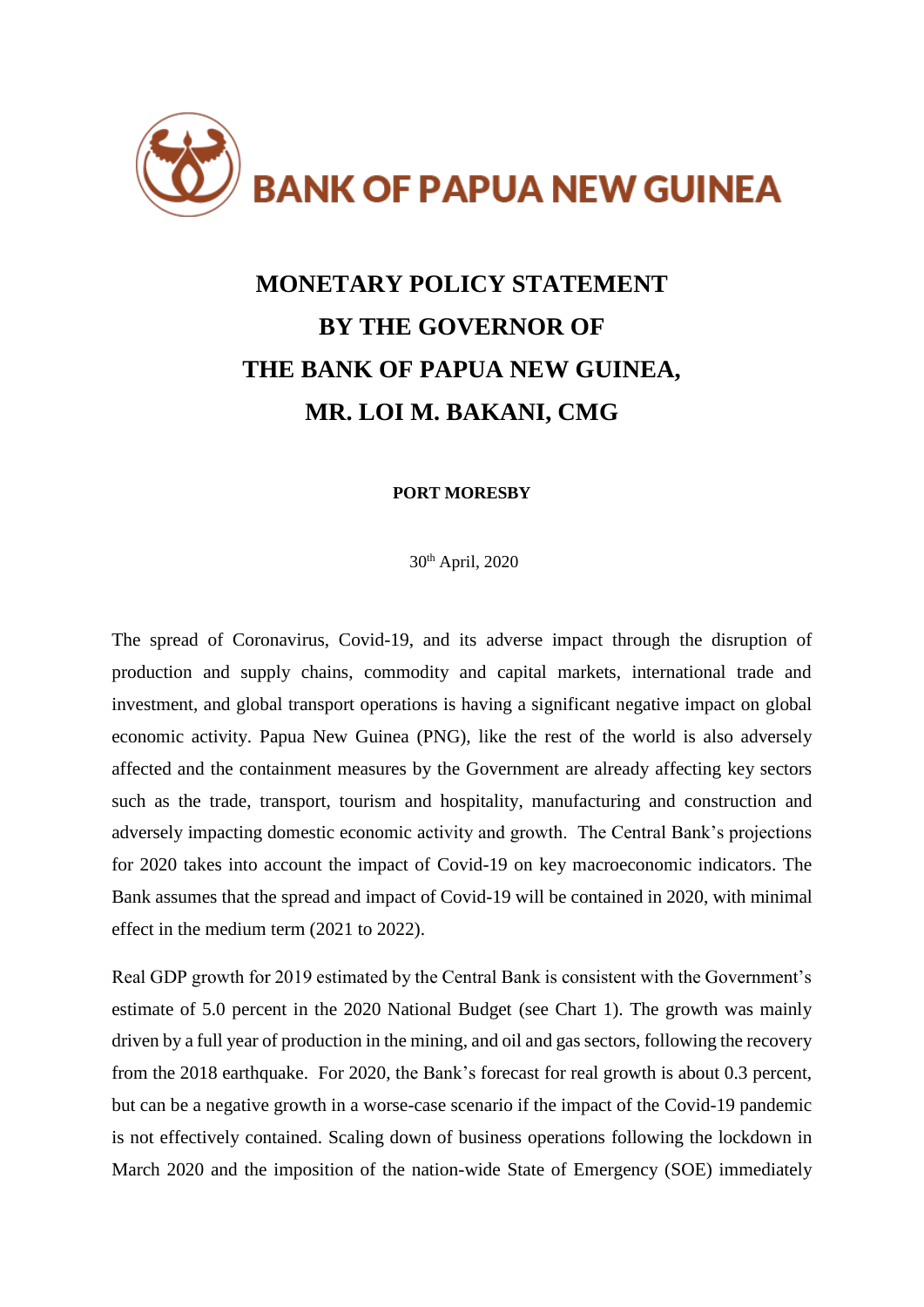thereafter, have seriously affected business activity in PNG. The decline in economic activity will further deteriorate growth from its potential output, as factors of production become underutilised. The Economic Stimulus Package (ESP) introduced by the Government is expected to stimulate economic activity, and lessen the adverse impact. In the medium term, growth is projected to recover as the economy normalises. During this period, if large resource projects come on stream that will further support the recovery.



*Source: National Statistical Office (Actuals to 2017), Department of Treasury (Estimates for 2018-2019) and BPNG (Projections for 2020-2022)*

The 2020 National Budget has a planned expenditure of K18,726.5 million and revenue of K14,095.4 million, giving a deficit of K4,631.1 million. The deficit equates to 5.0 percent of nominal GDP. To finance it, the Government plans to raise K3,873.8 million from external sources and K757.2 million domestically. However, due to the impact of the Covid-19, tax revenue to the Government will be significantly reduced in 2020 reflecting a sharp fall in PNG's export receipts and slowdown in domestic business operations. In response to that, the Government introduced the ESP of K5.6 billion, of which the major components consist of K1.5 billion in external financing mainly from the International Monetary Fund (IMF) and K2.5 billion in Treasury bond issuance (Covid-19 bond). Further increase in external and domestic debt financing relating to Covid-19 expenditures will contribute to a higher debt level. This will result in a higher deficit compared to the 2020 budget. The Government intends to introduce a Supplementary Budget that will incorporate the effects of Covid-19 on Government revenue and expenditure, and the financing requirements.

PNG recorded a surplus of K423 million in the overall balance of payments in 2019, stemming from a higher surplus in the current account. This outcome resulted from higher LNG and gold export receipts, which outweighed the lower prices and production of other export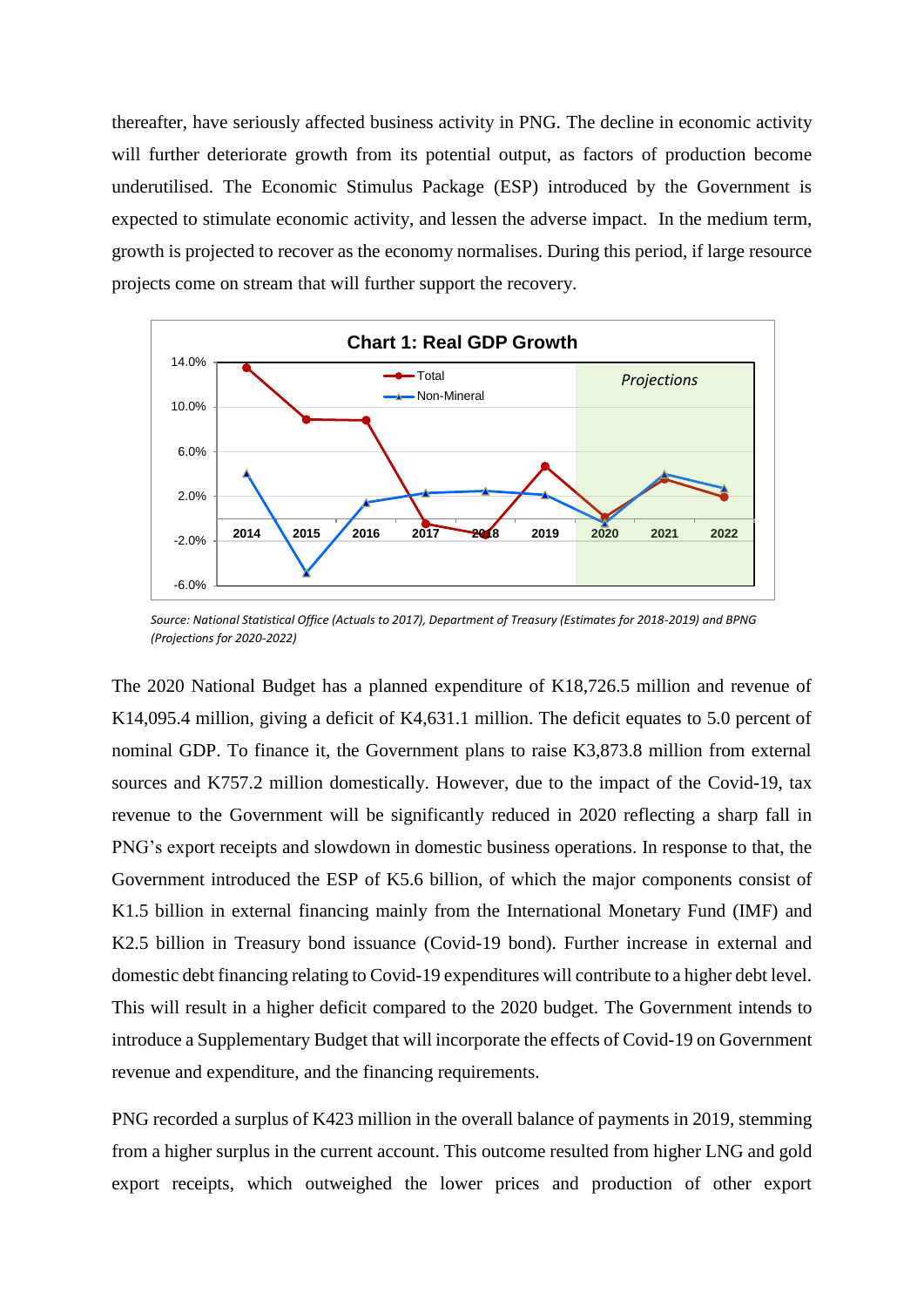commodities. For 2020, the Bank projects a deficit of K1,295 million in the overall balance of payments driven by a deficit in the capital and financial account. As at December 2019, gross international reserve level was USD2,312.8 (K7,880.0) million, sufficient for 5.4 months of total and 9.3 months of non-mineral import covers. The level of gross reserves was USD2,034.6 (K6,873.8) million as at  $30^{th}$  April 2020.

Foreign exchange inflows improved in 2019 reflecting increased export receipts and external budget financing. These inflows, together with Central Bank's intervention significantly reduced backlog of foreign exchange orders. However, new orders continue to remain high. The inflows also supported demand for credit by the private sector. Projected inflow of external budget financing in 2020, together with additional external support under the ESP will assist the foreign exchange market.

Given the ongoing macroeconomic management issues and challenges, the Government is engaged with the International Monetary Fund in a three-year Staff Monitored Program (SMP). This program entails reforms and adjustments to be undertaken through fiscal, monetary, and exchange rate policies and structural reforms, to stabilise the economy and support growth going forward. In light of the adverse impact on the economy and heightened risks emanating from the Covid-19 outbreak, achieving the measured policy outcomes under the SMP, while necessary, will be challenging.

The annual headline inflation, as measured by the Consumer Price Index (CPI), has trended downwards since December 2018 from 4.8 percent to 2.9 percent in December 2019 (see Chart 2). The trend is a result of the slow pace of depreciation of the kina exchange rate, fall in prices of seasonal produce, increased domestic competition and low imported inflation. The annual core measures of inflation have also trended downwards. For 2020, the Bank forecasts the annual headline inflation to be around 3.5 percent considering some depreciation in kina exchange rate. The underlying inflation measures are projected to be low. The upside risks to these projections would include the impact of disruptions to domestic and external supply chains and further exchange rate depreciation which can result in higher cost of goods and services. Over the medium term, the headline inflation forecast is around 3.0 percent.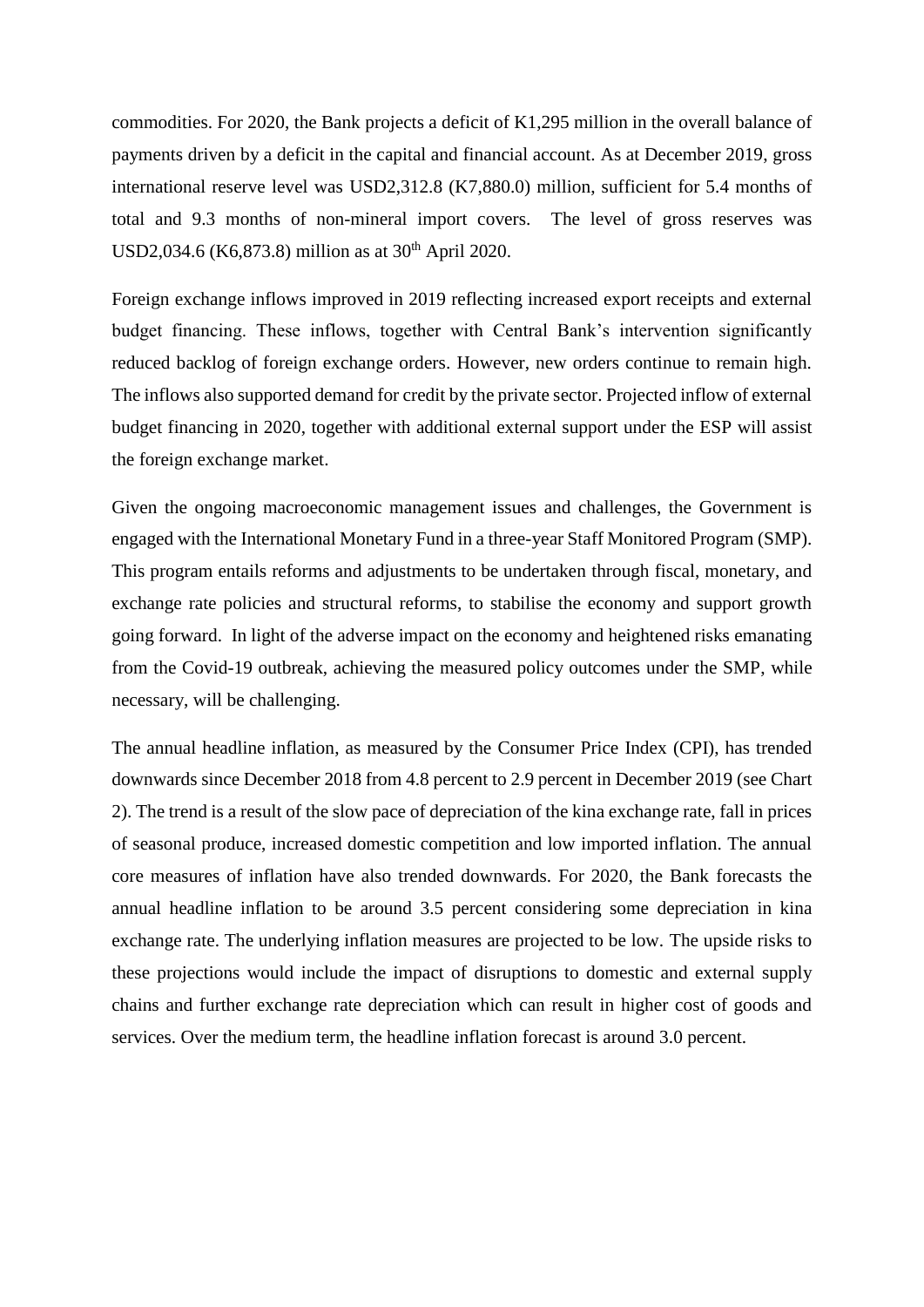

*Source: National Statistical Office & Bank of PNG*

In 2019, broad money supply increased by 4.4 percent due to increases of 6.9 percent and 3.0 percent in Net Foreign Assets (NFA) and Net Domestic Assets (NDA), respectively. For 2020, the Bank forecasts an increase of 5.4 percent in broad money supply. This is mainly due to an increase of 6.5 percent in NDA, which more than offset a decline in NFA. The increase in NDA is due to an increase in net claims on Central Government of 14.6 percent, which includes borrowing under the ESP, and an increase in Private Sector Credit (PSC) of 4.0 percent. The projected increase in PSC is expected to support growth as inflows from the external sources for budget support and funding under the stimulus package will stimulate economic activity. Monetary base is projected to increase by 8.2 percent, influenced by the increase in NDA. Given the low economic growth, the increase in lending to the private sector is important to support economic activity in the non-mineral private sector. This is consistent with the easing stance of monetary policy, and the introduction of Quantitative Easing (QE) program by the Central Bank to stimulate growth.

In view of lower inflation outcomes and relative stability of the kina exchange rate, and lower global economic growth, the Central Bank progressively eased its stance of monetary policy in the second half of 2019 to support lending to the private sector. The policy rate, the Kina Facility Rate (KFR), was reduced from 6.25 percent in June to 5.00 percent by December, 2019. As part of the Central Bank's policy response to the effects of Covid-19 on the economy, the KFR was further reduced to 3.0 percent and the Cash Reserve Requirement (CRR) lowered from 10.0 percent to 7.0 percent on  $30<sup>th</sup>$  March 2020. The Central Bank also implemented the QE program through buy-back of government securities before maturity from the holders. The